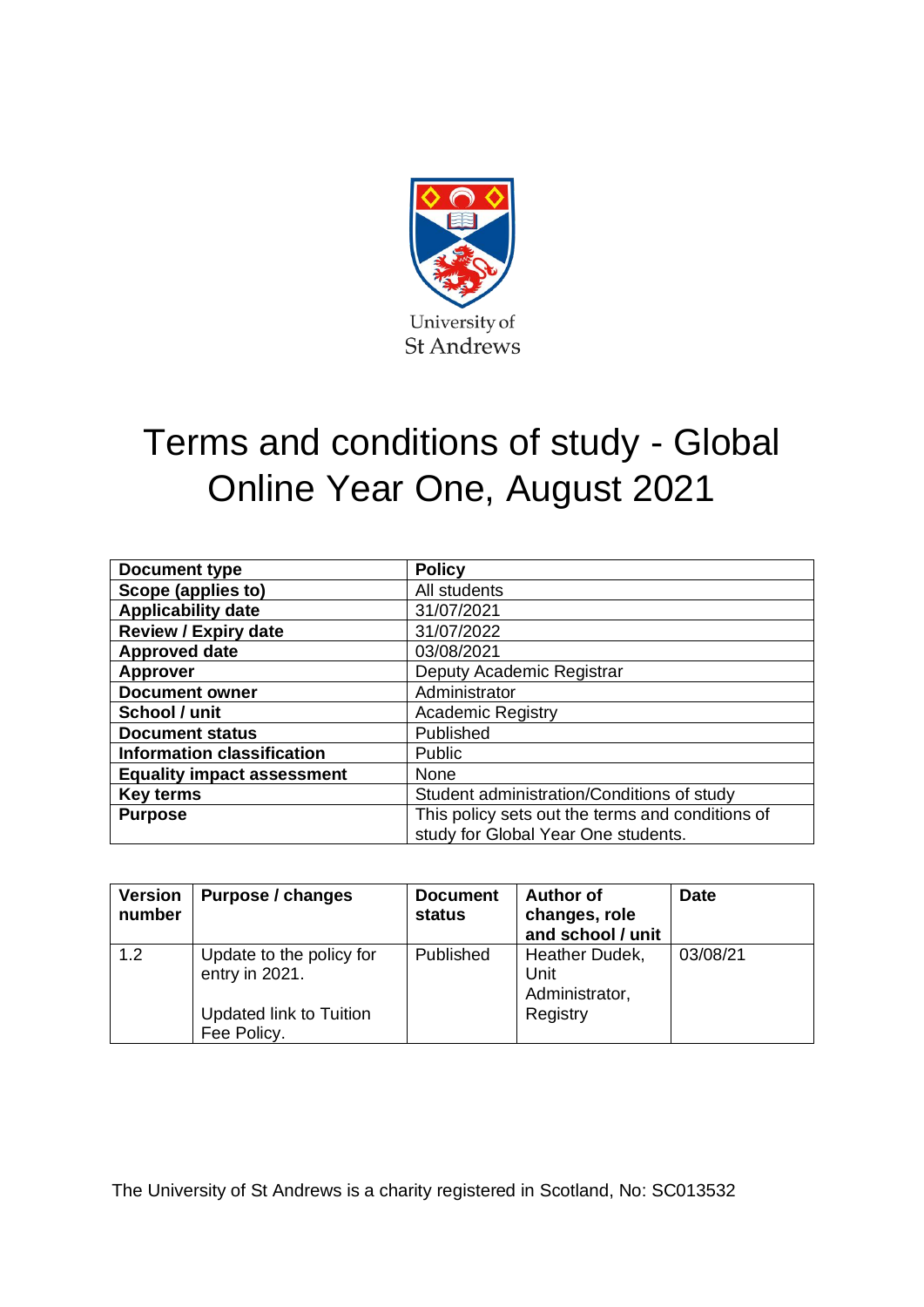## **Governing Law**

(i) This agreement, and any dispute, controversy, proceeding or claim of whatever nature arising out of or in any way relating to this agreement or its formation (including any non-contractual disputes of claims), shall be governed by and construed in accordance with Scots law.

## **Jurisdiction**

(i) Each party to this agreement irrevocably agrees that the courts of Scotland shall have exclusive jurisdiction to hear, settle and/or determine any dispute, controversy or claim (including any non-contractual dispute, controversy or claim) arising out of or in connection with this agreement, including any question regarding its existence, validity, formation or termination. For these purposes, each party irrevocably submits to the jurisdiction of the Scottish courts.

## **Essential terms and conditions**

- (i) All students are expected to behave in a responsible and appropriate manner during their studies and are required to abide by the University [Honour Code](https://www.st-andrews.ac.uk/policy/student-administration-conditions-of-study/honour-code.pdf) and *[Sponsio Academica](https://www.st-andrews.ac.uk/students/rules/conductdiscipline/conduct/)* throughout the duration of their programme of studies.
- (ii) All students will be required to matriculate at the start of their programme of studies. Students who fail to register by the first day of teaching will be contacted under the terms of the [Failure to Matriculate Policy.](https://www.st-andrews.ac.uk/students/rules/matriculation/failuretomatriculatepolicy/)
- (iii) All students will be required to abide by, and submit to all relevant University Policies and Procedures, as amended from time to time.
- (iv) All students will be required to abide by the specific requirements for their programme throughout the duration of their programme of studies.
- (v) It is the responsibility of the student to ensure they are familiar with all relevant policies and procedures for the duration of their programme of studies.
- (vi) All foundation, undergraduate and taught-postgraduate students must complete the relevant advising process at the start of each academic year.
- (vii)All students are required to provide and maintain full and accurate personal and contact details throughout the duration of their programme of studies.
- (viii) All students are required to accept liability for the timely payment of tuition and any other fees for University services, throughout the duration of their programme of studies.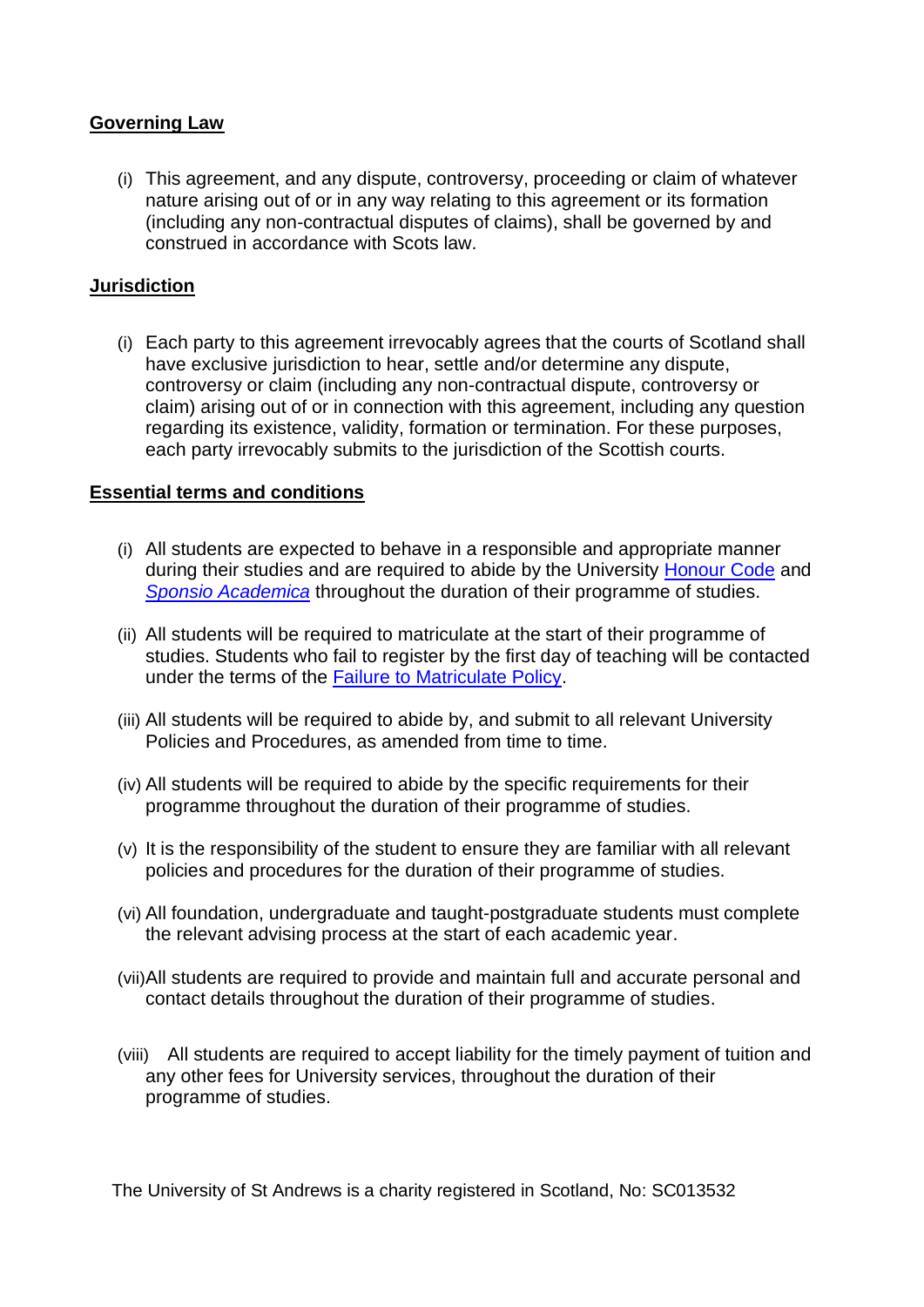- (ix) All students must ensure they have the appropriate immigration status to study at the University of St Andrews, and that they comply with their immigration and visa requirements throughout the duration of their programme of studies.
- (x) All students are required to read and abide by the University's [Policy on Good](https://www.st-andrews.ac.uk/policy/academic-policies-assessment-examination-and-award-good-academic-practice/good-academic-practice.pdf)  [Academic Practice](https://www.st-andrews.ac.uk/policy/academic-policies-assessment-examination-and-award-good-academic-practice/good-academic-practice.pdf) and agree that the University may make work submitted available to plagiarism detection services outside the University, both for screening and for enhancement of the detection service database.
- (xi) All students are required to successfully complete a series of mandatory modules at the start of their programme, relating to academic and non-academic aspects of life and expectations of behaviour at the University. These currently include but are not limited to, the Training in Good Academic Practice module, Consent module, and modules relating to induction, conduct and environmental responsibilities. The University may include additional modules to be completed as appropriate.

# **Responsibilities of the University**

This section outlines how the University will deliver the required activities and services to support your programme of studies. In exceptional circumstances it may be necessary to make changes to these terms and conditions after you have accepted your offer, or during your programme of studies. Any such changes required will be approved by the relevant University committee(s), prior to being communicated to affected applicants and students in writing via email.

## **Programmes of study**

- (i) The University will use all reasonable measures to deliver programmes and courses of study, as outlined at the time of offer. As a research-intensive institution, the University ensures that its teaching is based on and references the research and related interests of its staff; it is also mindful of the need to use resources effectively. As a result, programmes and courses are regularly reviewed with the aim of enhancing the student learning experience. Programme and course revision protocols are student-focused, transparent and time sensitive, and are described in the University's [Course Revision Protocol.](https://www.st-andrews.ac.uk/policy/academic-policies-curriculum-curriculum-at-st-andrews/curriculum-at-st-andrews.pdf)
- (ii) Any changes are made with due consideration to minimising impact, safeguarding academic standards and assuring the quality of the learning experience.

## **Fees and charges**

(iii) The University will communicate details of all tuition and other charges at the earliest opportunity, and current tuition fees are set out on the [Global Online](https://www.st-andrews.ac.uk/subjects/global-online-year-one/#97158)  [Year One webpages.](https://www.st-andrews.ac.uk/subjects/global-online-year-one/#97158)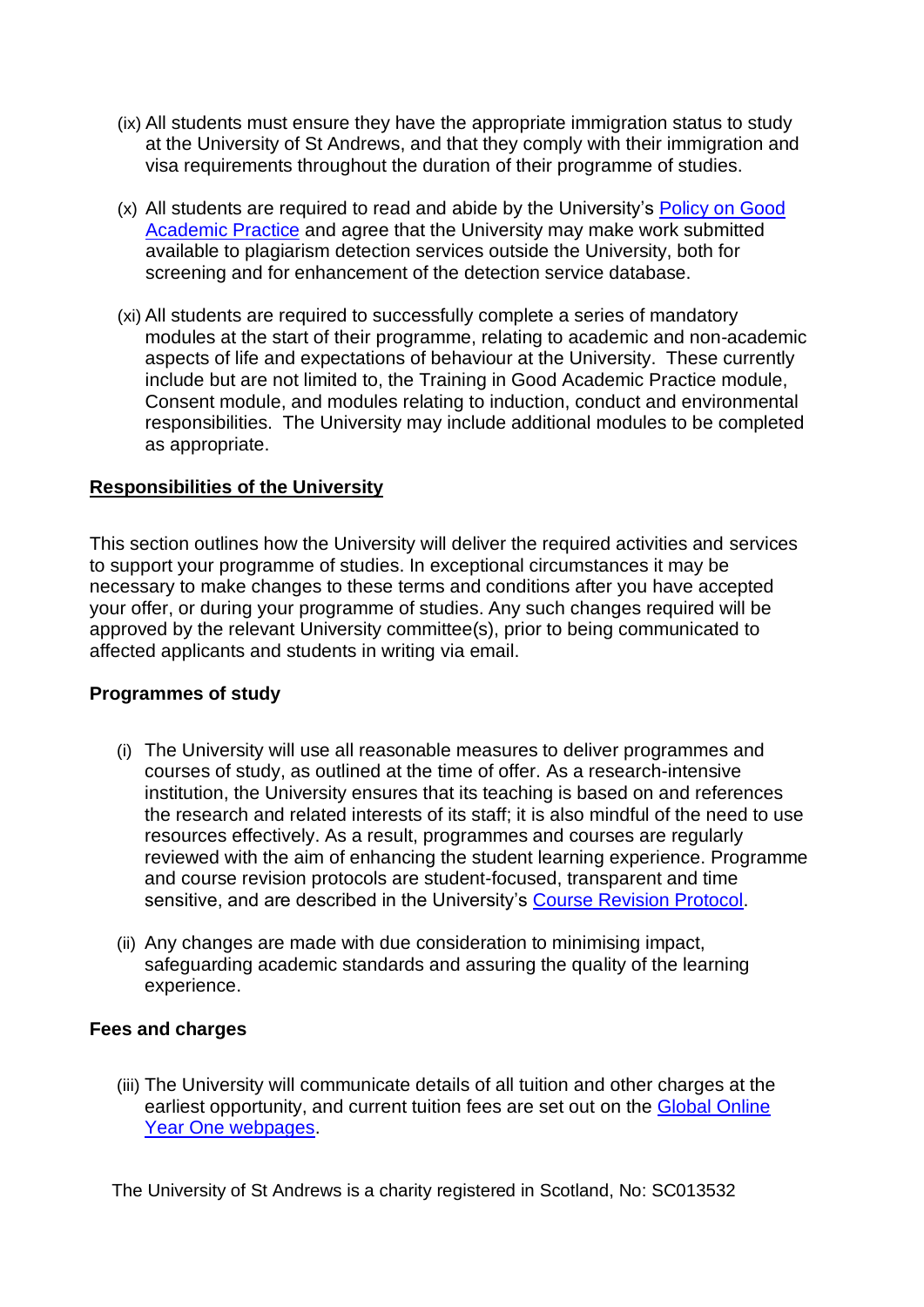- (iv) The University will clarify compulsory fees and charges it requires any student to pay at the time of offer. The offer will also clarify conditions for any variation of fees (these are described in the University's [Fee Setting Protocol.](https://www.st-andrews.ac.uk/policy/student-administration-tuition-fees/fee-setting.pdf)
- (v) The University reviews its fees and charges annually (see approach to fee setting in the University's [Fee Setting Protocol\)](https://www.st-andrews.ac.uk/policy/student-administration-tuition-fees/fee-setting.pdf). As part of this process the University will keep within the expectations and boundaries referred to as part of the offer and will communicate all decisions in a timely manner.
- (vi) The University will refund tuition fees in accordance with the [Tuition Fee Liability](https://www.st-andrews.ac.uk/policy/student-administration-tuition-fees/tuition-fee-liability-policy.pdf)  [Policy.](https://www.st-andrews.ac.uk/policy/student-administration-tuition-fees/tuition-fee-liability-policy.pdf)

## **Teaching**

- (vii)The University will take all reasonable measures to ensure that teaching is delivered, that students are assessed and that any disruption to its business is minimal.
- (viii) The University will publish, annually on the University website, key semester dates pertaining to the start and end of teaching, revision and examination periods and vacation dates.
- (ix) The University reserves the right to perform its duties by scheduling nonteaching days in the academic calendar during the semesters. Such days are carefully planned within the academic timetable and should not affect learning outcomes. The University shall not be liable for non-performance of its obligation to its students where performance is prevented by unforeseen acts, events, omissions or accidents beyond the reasonable control of the University (a "Force Majeure Event") including, but not limited to: strikes or other industrial disputes; failure of a utility service or transport network; act of God; compliance with any law or governmental order or advice. The University will not refund tuition fees following a Force Majeure Event.

## **Examinations**

(x) The University will automatically enter candidates for eligible degree examination diets. For deferred and reassessment (resit) examination, the University will make students aware of their eligibility to sit these examinations. Responsibility for registering for reassessment and deferred examinations lies with the student. A reassessment fee may apply. The University will publish timetables for all degree examinations on the University [Examinations web pages.](https://www.st-andrews.ac.uk/students/advice/academic/exams/)

## **Access to the University computer network**

(xi) The University will allocate to students a username and password for access to its computer and network facilities and to the Internet, for academic and administrative purposes – for example, to enable students to handle their email, search for information, write assignments, etc., and to maintain contact.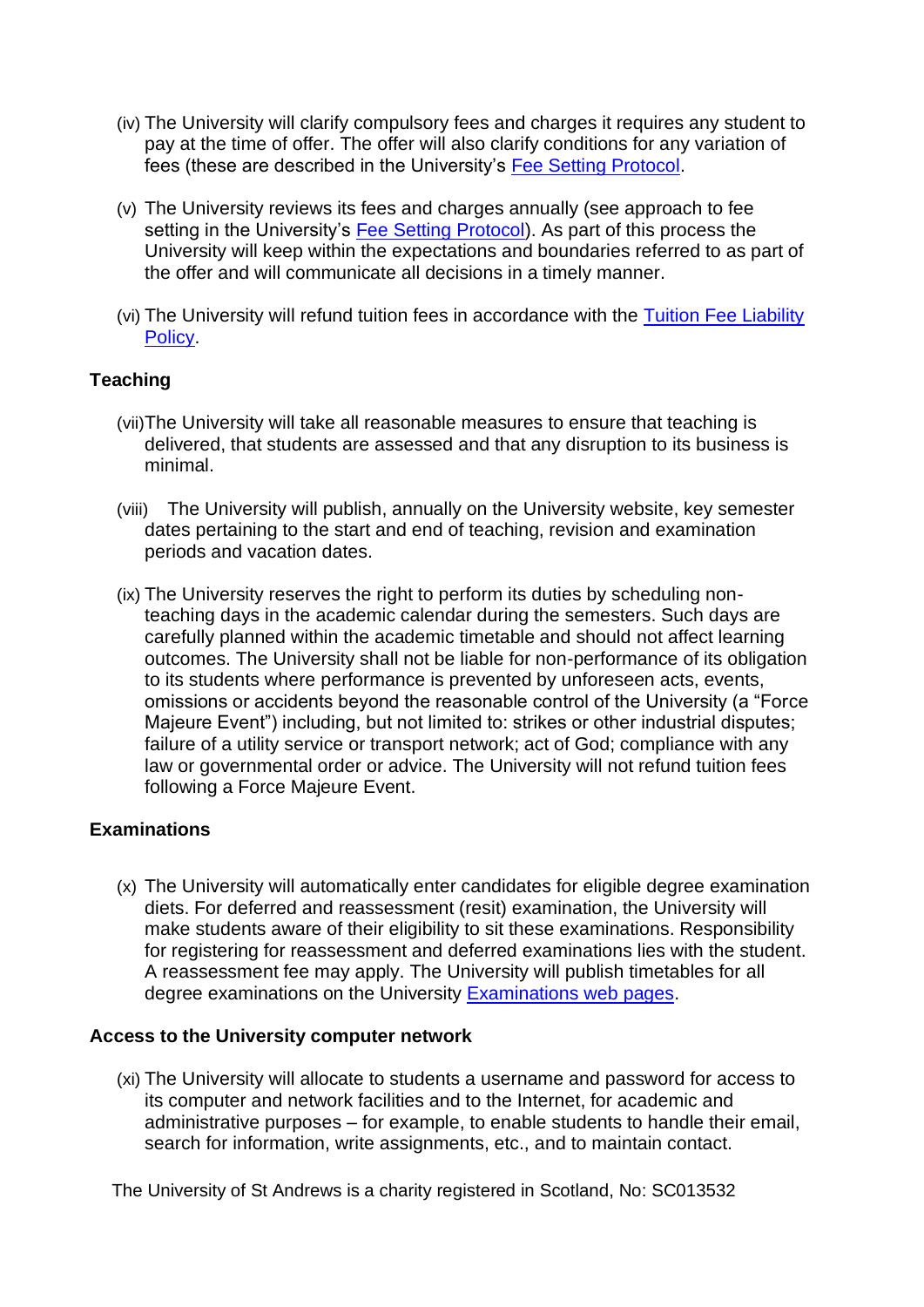# **Privacy**

(xii)The University is committed to managing student personal data in accordance with the provisions of The Data Protection Act 2018. Information about how the University collects, shares and uses personal data is detailed in the University Student Privacy notices which can be accessed at the [Undergraduate and taught](https://www.st-andrews.ac.uk/assets/university/data-protection/ug-pgt-privacy-notice.pdf)  [Postgraduate students privacy notice.](https://www.st-andrews.ac.uk/assets/university/data-protection/ug-pgt-privacy-notice.pdf)

## **Complaints**

(xiii) The University is committed to deal with complaints as timely, effectively and fairly as possible, and will handle complaints in accordance with the Complaints [Handling Procedure,](https://www.st-andrews.ac.uk/terms/complaints/) in line with the [Scottish Higher Education Model Complaints](https://www.spso.org.uk/the-model-complaints-handling-procedures)  [Handling Procedure,](https://www.spso.org.uk/the-model-complaints-handling-procedures) published by the Scottish Public Services Ombudsman (SPSO).

## **Responsibilities of the student**

## **Personal information**

(i) It is the responsibility of students to keep their personal details up to date (including their address, contact details, mode and location of study) by making the appropriate changes online via the University's [MySaint](https://mysaint.st-andrews.ac.uk/uPortal/f/welcome/normal/render.uP) portal.

## **Advising**

(ii) The academic advising process provides students with the advice necessary to make appropriate academic choices. Students must complete the advising process every academic year by the end of the advising period (or in January if not studying in St Andrews during semester 1). The main point of contact for this process is the Adviser of Studies. Until your module choices are approved by your Adviser of Studies and validated in the academic advising system, you are not officially enrolled in those modules.

#### **Attendance**

(iii) All students must ensure that they are available to engage in the appropriate Advising session by the close of the advising period as well as all lectures, tutorials/practicals, other classes and examinations for the full duration of each academic semester and each examination diet. Students should remain available until the official end of the diet, to allow for a re-sit session to be arranged during this time in case of need, for example due to an unexpected absence. Students should check the [University Academic Calendar](https://www.st-andrews.ac.uk/semester-dates/) for key semester dates and ensure that all leisure time and travel is arranged in such a way that they do not miss any of the required elements of their programme of study (this may include lectures, workshops, labs, practicals, class tests, oral assessments, exams etc.).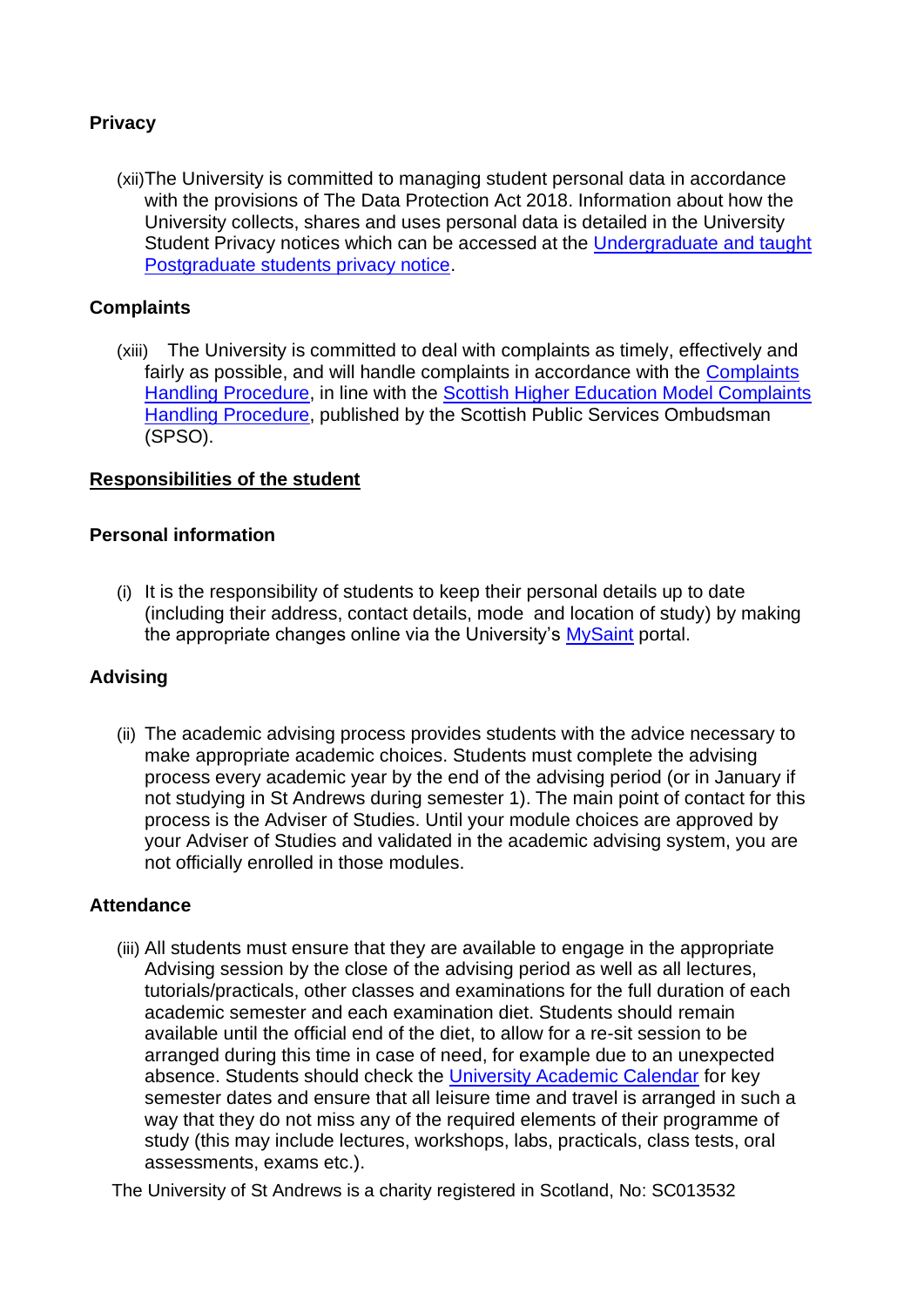## **Examinations**

(iv) Candidates for the reassessment (resit) diet are required to register and pay appropriate examination fees in accordance with the process detailed on the [Examinations web pages.](https://www.st-andrews.ac.uk/exams/resits/)

#### **Fees and charges**

- (v) Prior to the start of the academic session, payment of tuition and relevant accommodation fees, as well as other relevant fees should be made in full or an instalment plan should be agreed with the [Advice and Support Centre \(ASC\).](https://www.st-andrews.ac.uk/students/advice/)
- (vi) Any tuition fees and academic-related charges notified to the student as part of the offer or subsequently incurred by the student through informed choice and not paid for by a sponsor will be the personal responsibility of the student.
- (vii)By order of Senate, no student owing money to the University will be permitted to graduate at the summer or autumn/winter ceremonies, and students are not normally allowed to matriculate for a subsequent year of study if they are in debt to the University.

## **Email and University communications**

(viii) Email and the University of St Andrews student portal, [MySaint,](https://mysaint.st-andrews.ac.uk/uPortal/f/welcome/normal/render.uP) are official forms of University communication. All students are therefore required to check their University email account and their [MySaint](https://mysaint.st-andrews.ac.uk/uPortal/f/welcome/normal/render.uP) portal at least every 48 hours and to respond to University communications as requested in a timely manner. Failure to do so may result in students not receiving important information at the appropriate time.

## **Access to the University computer network**

(ix) The University allocates to students a username and password for access to its computer and network facilities and to the Internet, for academic and administrative purposes – for example, to enable students to handle their email, search for information, write assignments, etc., and to maintain contact. Passwords must be kept secret and precautions taken against spreading viruses. Students hereby agree to abide by the [Regulations governing the use of](https://www.st-andrews.ac.uk/policy/information-technology/ict_regulations.pdf)  [University information and communications technology \(ICT\) facilities.](https://www.st-andrews.ac.uk/policy/information-technology/ict_regulations.pdf)

## **Terms of re-engagement**

(x) Students who re-engage at the University following a leave of absence will need to indicate that the circumstances for which they were granted the leave of absence have now been resolved. They must supply the University with evidence acceptable to the University that any medical or personal grounds for which the leave of absence was granted have been appropriately managed (and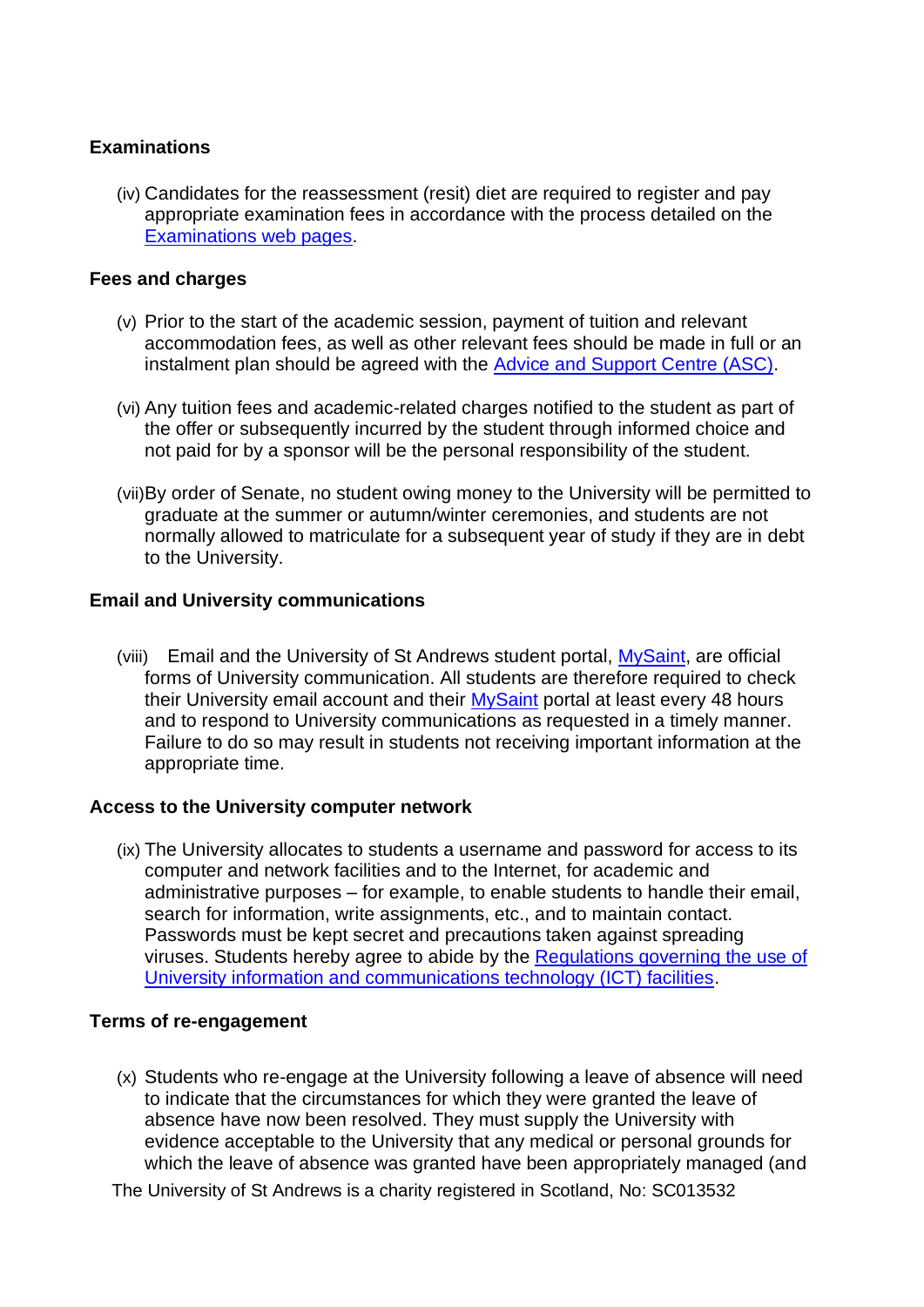are now no longer a concern) and that they are fit to return to study and reintegrate themselves into university life as a whole.

(xi) This evidence can be in the form of, for example, a doctor's note, a financial statement, evidence of employment or proof that the activity undertaken has been completed. All evidence must be provided in English and translations certified, where appropriate. The evidence will be forwarded to Student Services by Registry. Matriculation may be conditional upon making an appointment to meet a student adviser in Student Services (email: [mailto:theasc@st](mailto:theasc@st-andrews.ac.uk)[andrews.ac.uk\)](mailto:theasc@st-andrews.ac.uk). Students will also be expected to follow the advice of, and meet with, Student Services over the course of the academic year, if advised to do so.

## **Freedom of speech and expression**

(xii)The University believes in the right of all members of the University community to exercise the right to freedom of expression in a manner that does not bring the University, or anyone connected with it into disrepute. The University has a [Freedom of Expression Legal Framework,](https://www.st-andrews.ac.uk/hr/edi/equalityact/humanrights/) detailing the University's position on freedom of speech and expression, and further clarification can be sought from the [Vice-Principal \(Governance\).](https://www.st-andrews.ac.uk/about/governance/principals-office/governance/)

#### **Intellectual property**

(xiii)By matriculating, students agree to uphold the University's [Policy on Intellectual](https://www.st-andrews.ac.uk/policy/research-external-work/intellectual-property-policy.pdf)  [Property Rights.](https://www.st-andrews.ac.uk/policy/research-external-work/intellectual-property-policy.pdf)

#### **Criminal proceedings**

(xiv)The University of St Andrews aims to maintain a safe environment for students and takes appropriate steps to protect all members of the University community. For this reason, the University collects and records information on relevant offences committed by offer holders or students, unless these convictions are defined as 'spent' under the [Rehabilitation of Offenders Act 1974](https://www.nacro.org.uk/resettlement-advice-service/support-for-individuals/disclosing-criminal-records/rehabilitation-offenders-act/) or its equivalent.

In addition, where an offer-holder or student is under investigation by the Police or where criminal proceedings have been initiated, it is the responsibility of the offer-holder or student to report this to the University.

Any information received from declarations will be used to undertake a risk assessment to understand if any mitigating measures need to be put in place during the period of the student's studies. This will also allow the University to put appropriate support in place.

For the purposes of this policy, relevant offences include the following nonexhaustive list of offences:

• Any kind of violence including (but not limited to) threatening behaviour, offences concerning the intention to harm or offences which resulted in actual bodily harm;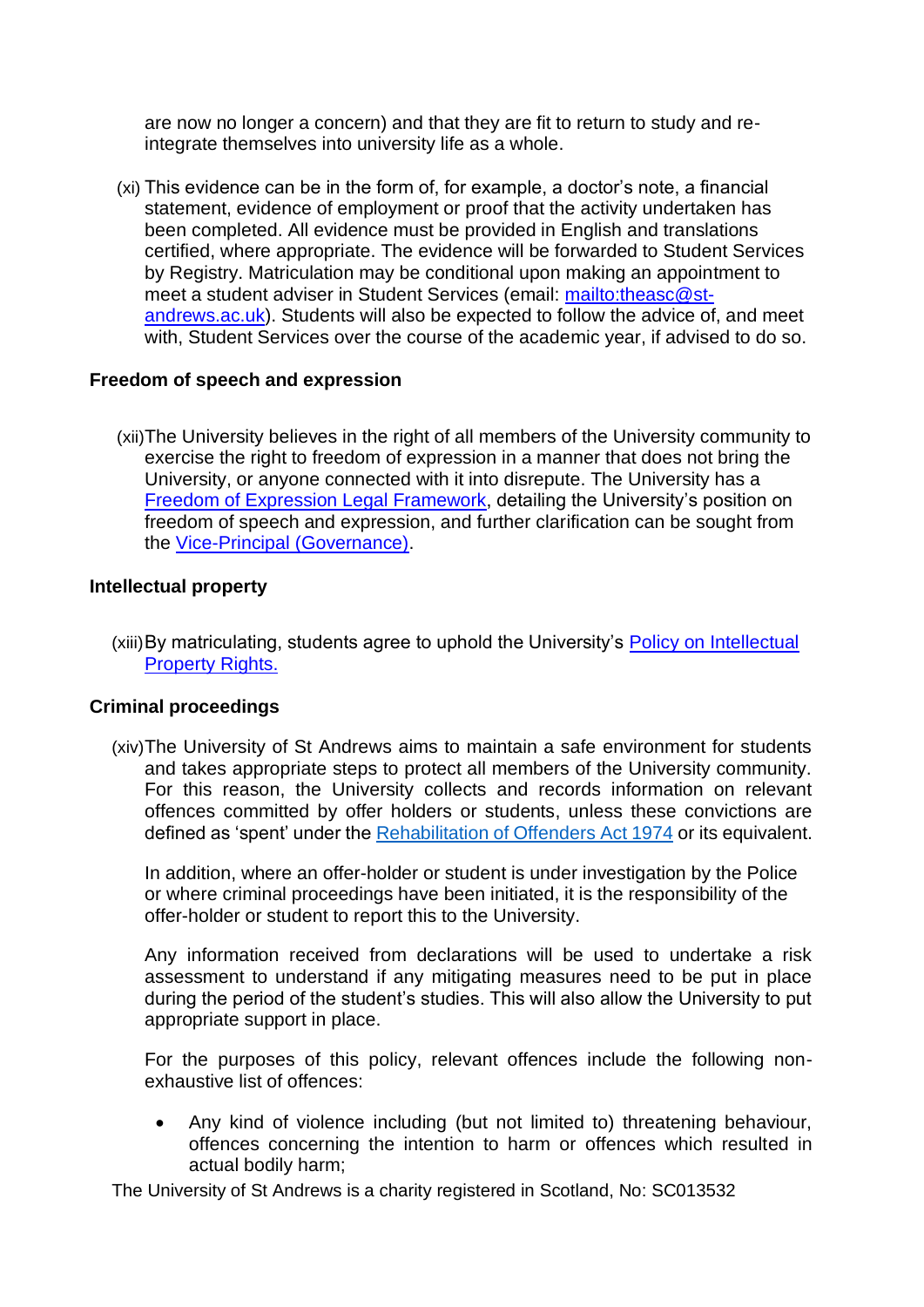- Offences listed in the Sexual Offences Act 2003 or the Sexual Offences (Scotland) Act 2009 or the Abusive Behaviour and Sexual Harm (Scotland) Act 2016 or the Contract (Third Party Rights) (Scotland) Act 2017;
- The unlawful supply of controlled drugs or substances where the conviction concerns commercial drug dealing or trafficking;
- Offences involving firearms;
- Offences involving arson;
- Offences involving fraud or embezzlement;
- Offences involving theft;
- Offences listed in the Terrorism Act 2006;
- Offences listed in Schedule 1 to the Protection of Vulnerable Groups (Scotland) Act 2007
- Offences listed in the Bribery Act 2010
- Offences listed in the Criminal Finances Act 2017
- Offences listed in the Computer Misuse Act 1990

This policy applies to all students at the University of St Andrews, except those studying Medicine.

Students studying Medicine at the University of St Andrews are required to disclose criminal convictions in accordance with the regulations set out on the [Disclosure Scotland website.](https://www.mygov.scot/disclosure-types/?via=http://www.disclosurescotland.co.uk/)

This policy covers relevant, unspent criminal convictions received by offer-holders and students in any country.

## **Student contract**

(xv) Students agreeing to these terms are signing this contract with the University personally, unless a third party has power of attorney to sign on their behalf.

## **Social media**

(xvi)Social media is used within the University in a variety of formal and informal ways and the University wants to encourage and support the responsible and creative use of this medium wherever possible. Students hereby agreed to abide by the [Social media guidelines](https://www.st-andrews.ac.uk/digital-standards/social-media/) published by the University.